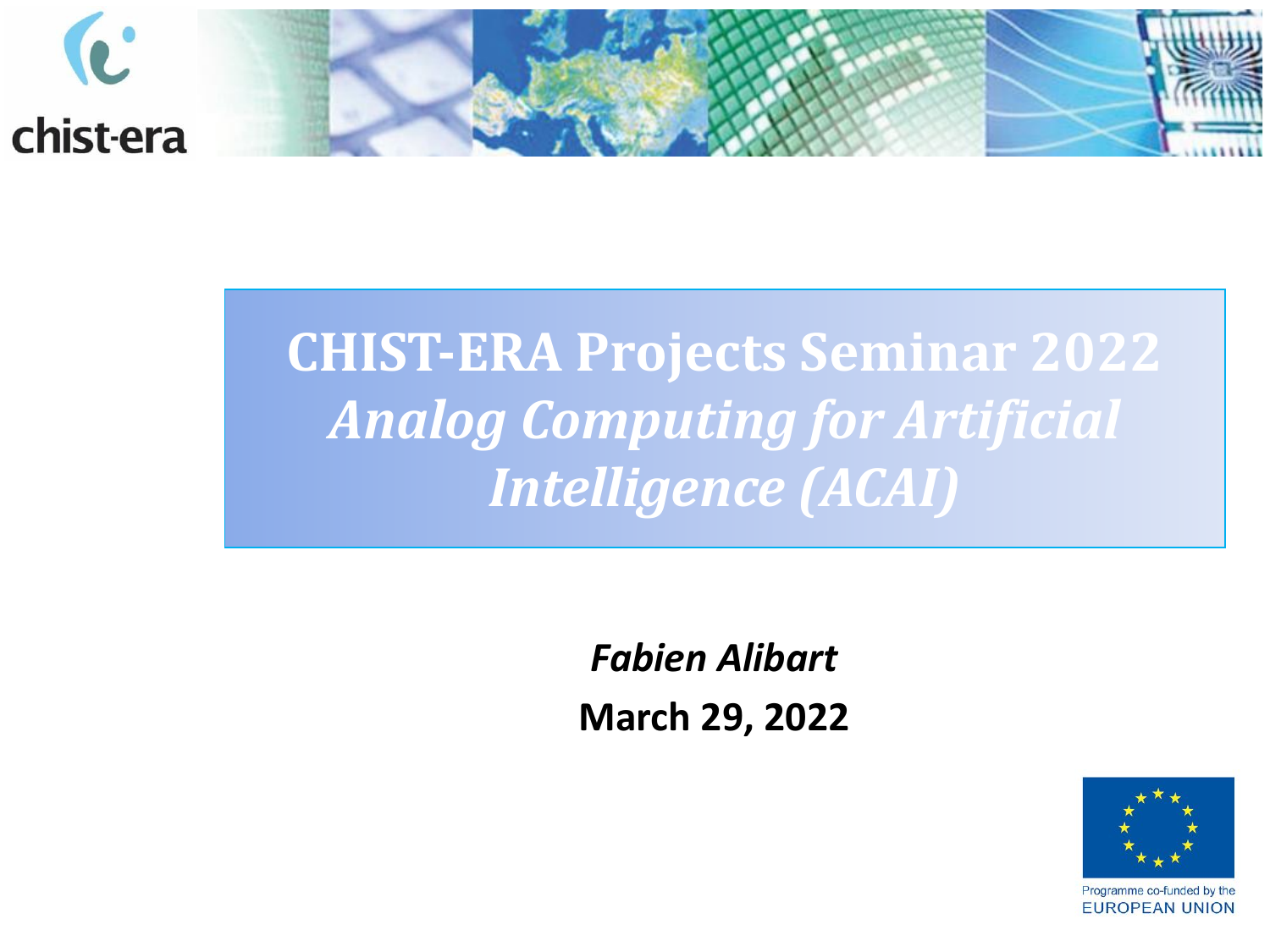

**JEDAI** - Event Driven Artificial Intelligence Hardware for Biomedical Sensors

- **AIR**  Analogue Intelligent chip for short and middle range Radar signal processing
- **SMALL**  Spiking Memristive Architectures for Learning to Learn

**APROVIS3D** - Analog PROcessing of bioinspired Vision Sensors for 3D reconstruction

**UNICO** - Unsupervised spiking neural networks with analog memristive devices for edge computing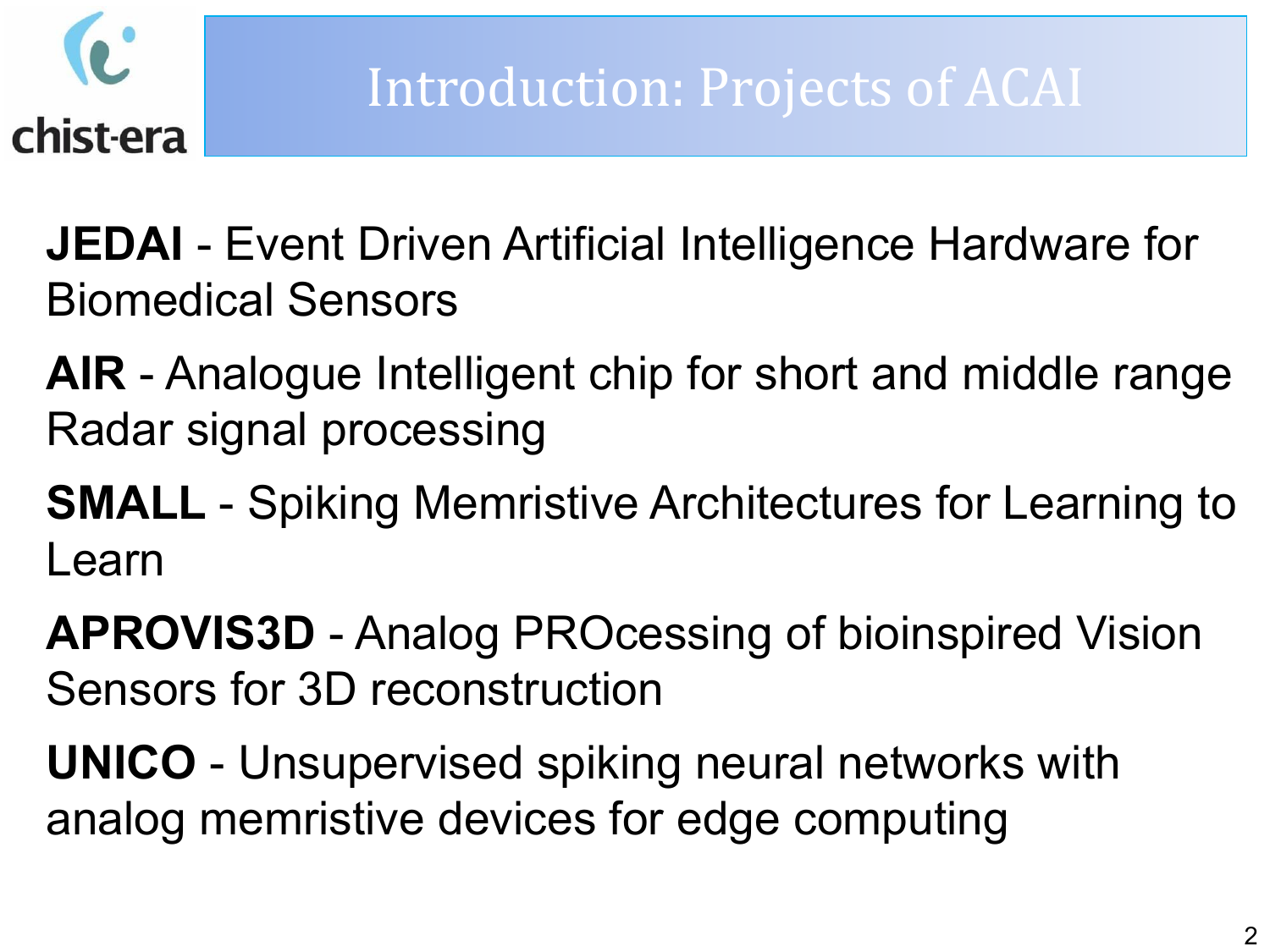## Introduction: Projects of ACAI

#### All ACAI projects are focusing on Edge Computing applications MOTIVATION

- **Energy consumption**
- Embedded/integrated devices
- Intelligent computing

#### UNIFYING ELEMENTS

- Learning / adaptivity
- Different input modalities / different processing architectures
- Various flavor of Event-based / Analog representation

Technology:

- SpiNNaker (many cores)
- Custom CMOS chips
- Custom hybrid CMOS / memristive technologies

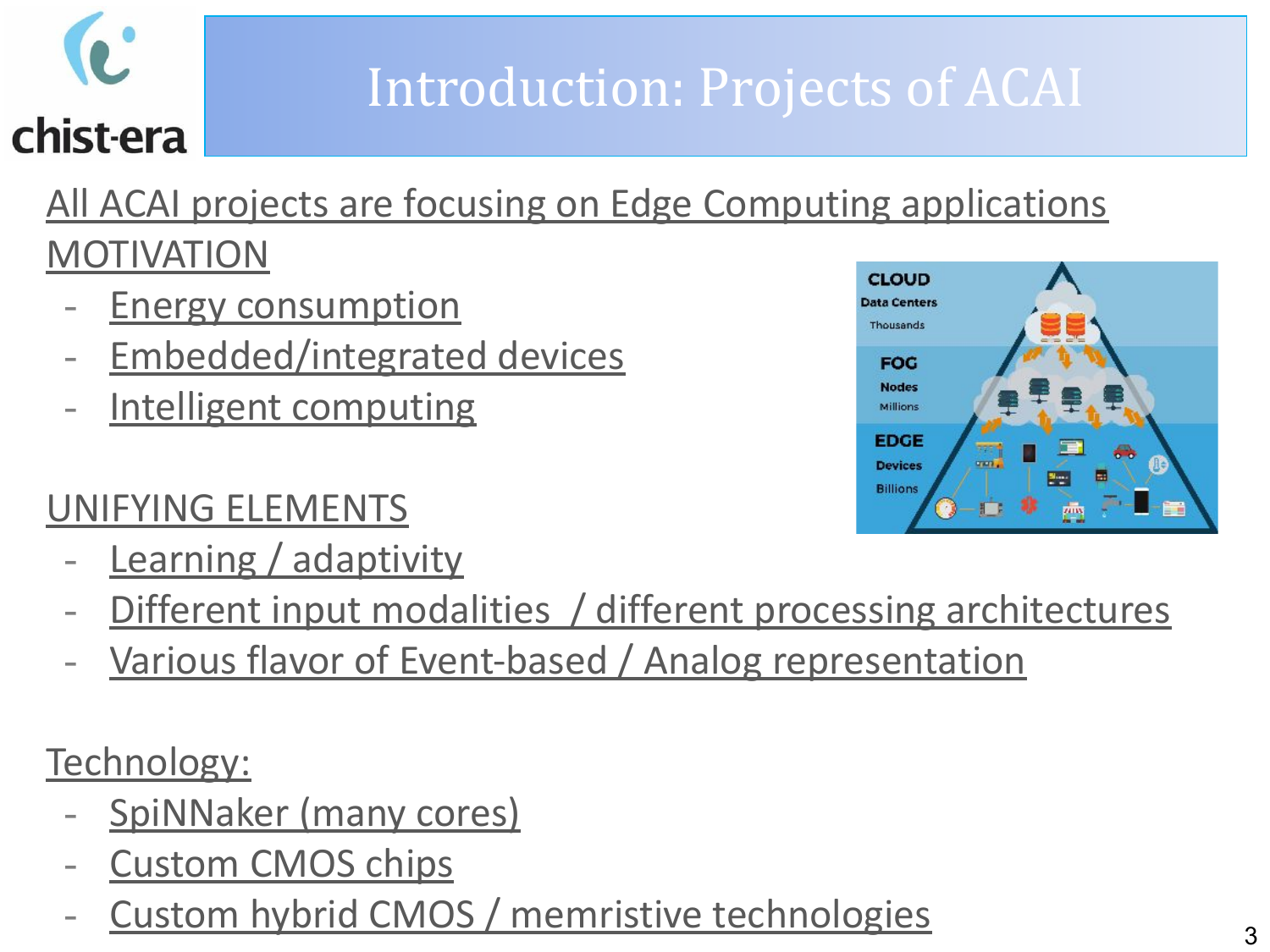

### Introduction: Projects of ACAI

#### **Application domains**

- ✔Health monitoring (JEDAI, AIR)
- ✔Edge AI (SMALL, AIR, JEDAI, UNICO)
- ✔Autonomous navigation (APROVIS3D)
- ✔Pattern recognition (UNICO, APROVIS3D, JEDAI)
- ✔Surveillance (AIR, APROVIS3D)
- ✔Robotics (SMALL)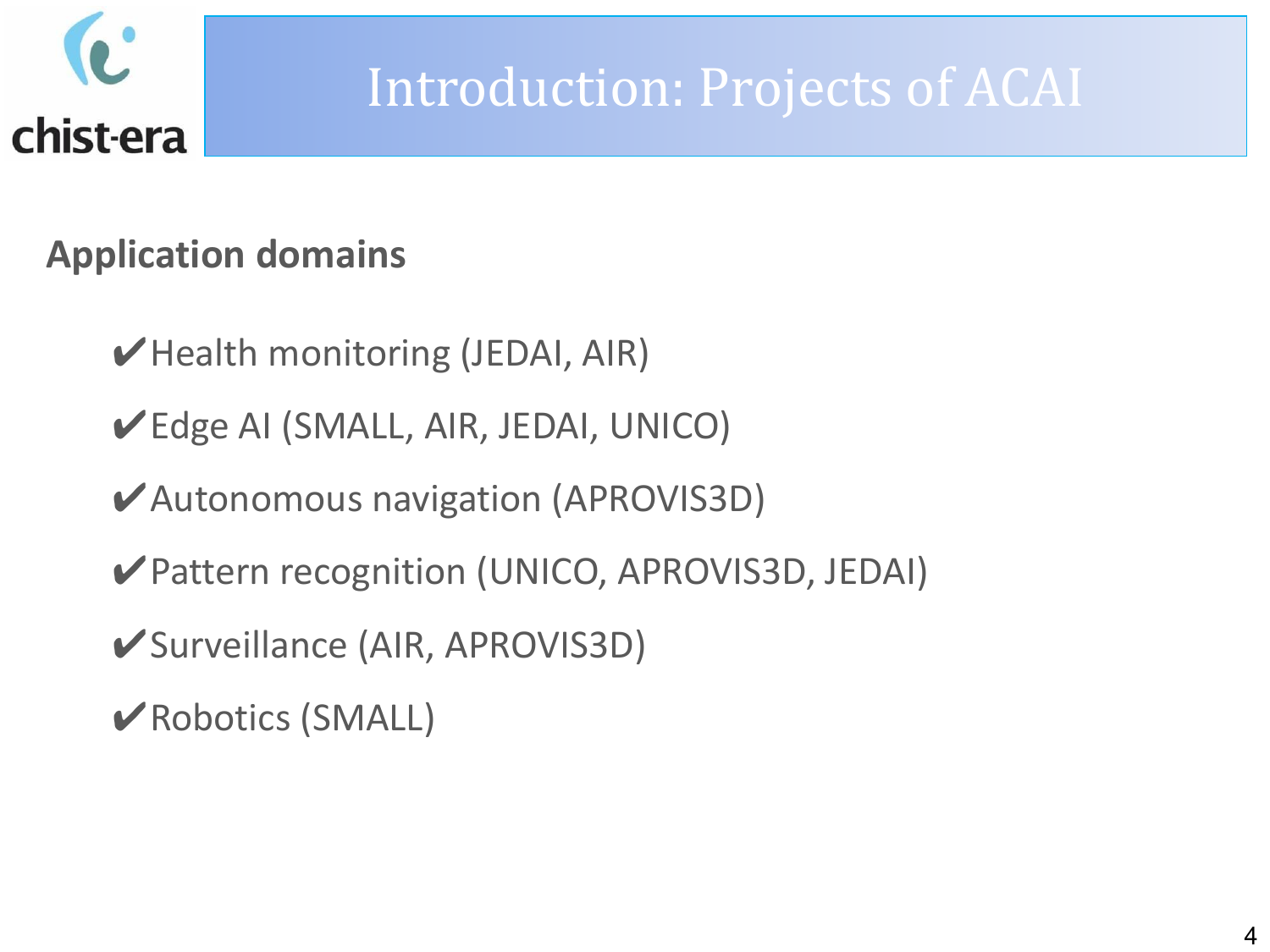

## Major Achievements and Outputs

Major outputs

 $\blacktriangleright$  Algorithms for training spiking networks

 $\blacktriangleright$  Analog HW-friendly algorithms

✔Spiking Chip with learning capabilities

 $\triangleright$  New signal processing architectures

✔Creation of new datasets (ECG/ICG, ToF sensors, DVS, radar) open access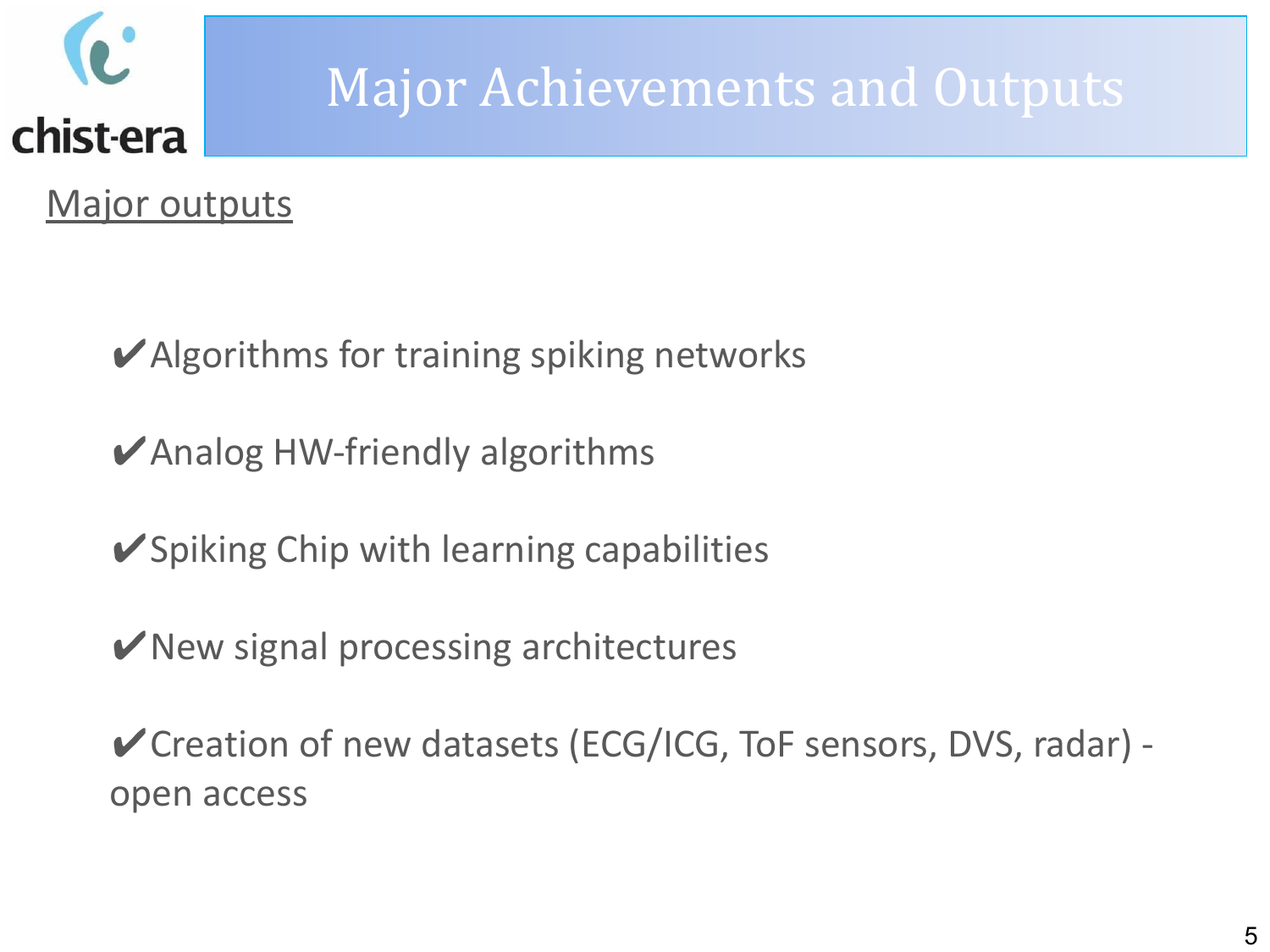

### Major Achievements and Outputs

**38 publications:**

**Journals: Adv. Elect. Mat., TBioCAS, IEEE TNNLS, eLife,... Conferences: NEURIPS, ICONS, ISSCC, ISCAS, AICAS...** 

**3 (+2 pending) Chips manufactured / 2 (+1) embedded platforms**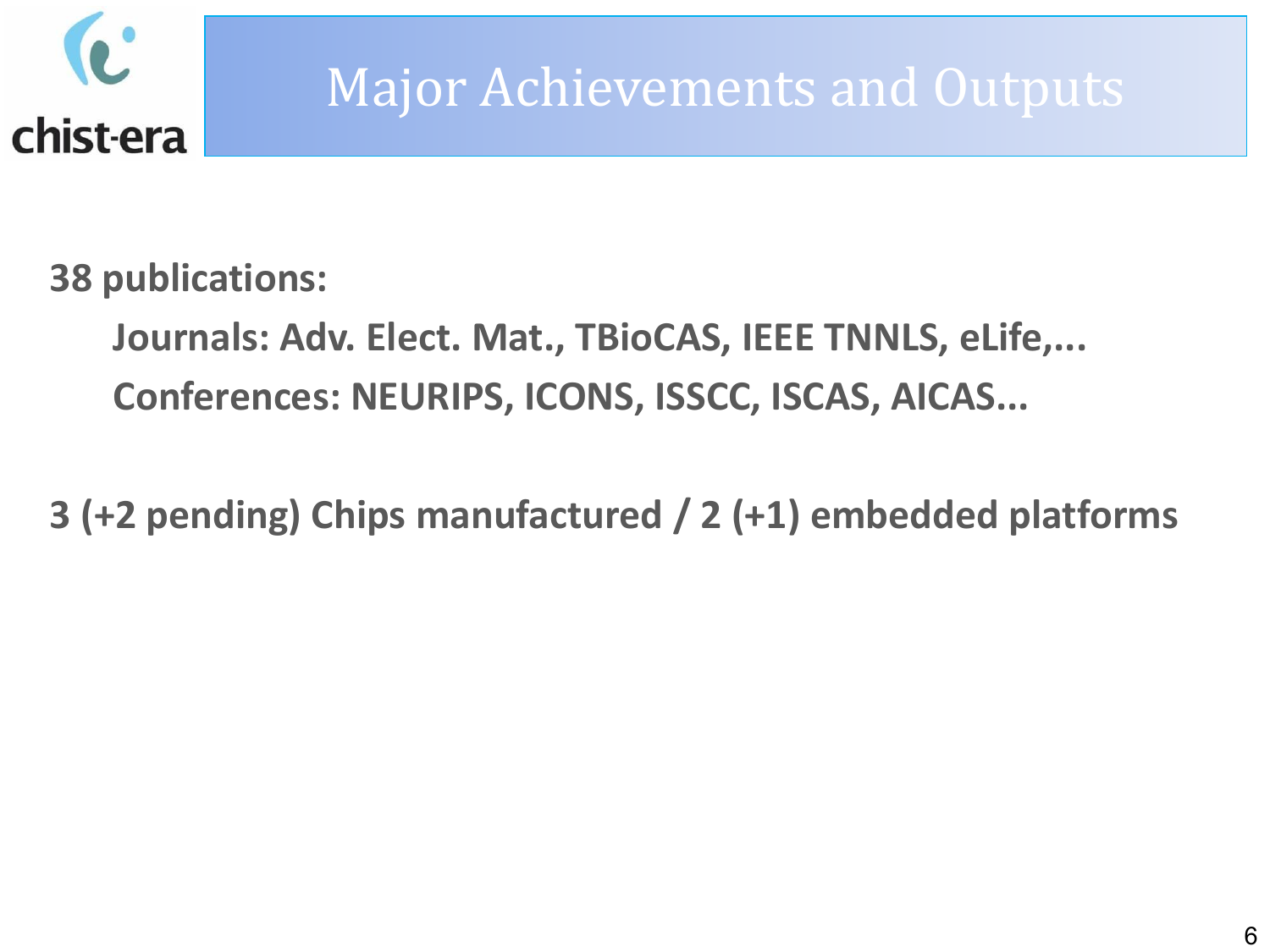## Upcoming Challenges and Needs

- **Long-Term Vision**
- $\vee$  Learning in spiking neural networks
- $\vee$  Enabling event-based signal processing
- $\vee$  Increasing density and robustness of non-volatile memories
- $\vee$  Real-life demonstrations of analog computing

#### **Research methods and needs**

- $\vee$  Complementary expertise of interdisciplinary groups
- $\vee$  Focus on cooperation not competition
- $\vee$  Long-term ambitious research programs
- $\vee$  Industry involvement
- $\triangleright$  Schedule (delays due to pandemic)
	- 3 already requested + 2 plan to request for extension
- $\vee$  System-level integration (final demonstrator)
- $\vee$  Unifying the neuromorphic community / interdisciplinarity
- $\vee$  Standardization (datasets, data representation)
- $\triangledown$  Benchmarking / fair comparison / metrics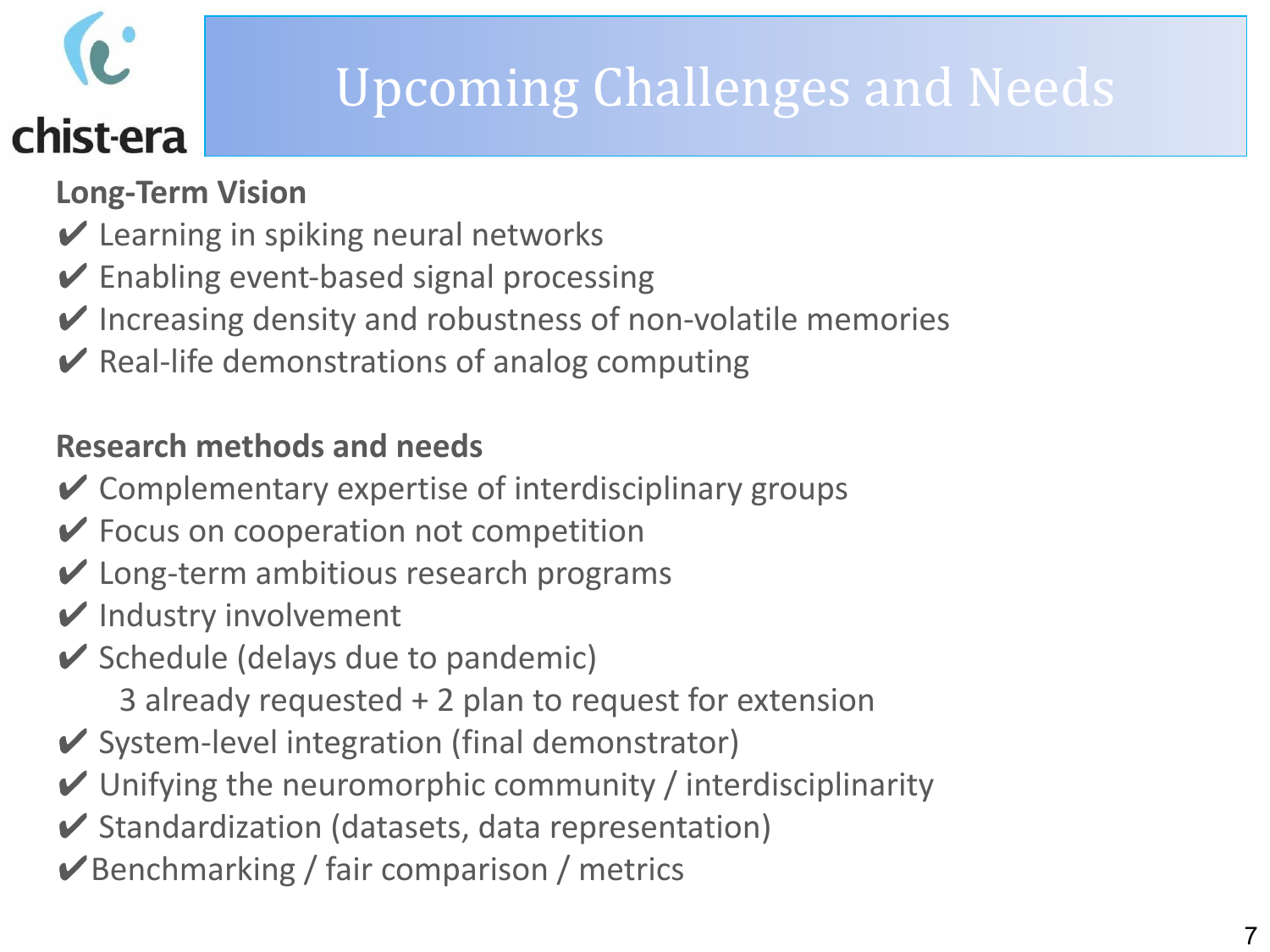### Possible Roadmap

- Proof of concept with physical demonstrators on dedicate application
	- Further supports are required towards emerging architectures
- ACAI address only some aspect of Edge devices
	- Diversification should be sustained
- Follow-up projects
	- EIC transition
	- Suggestion: revisiting of ACAI topic by future CHIST-ERA calls
- In-person workshops, seminars,... for the community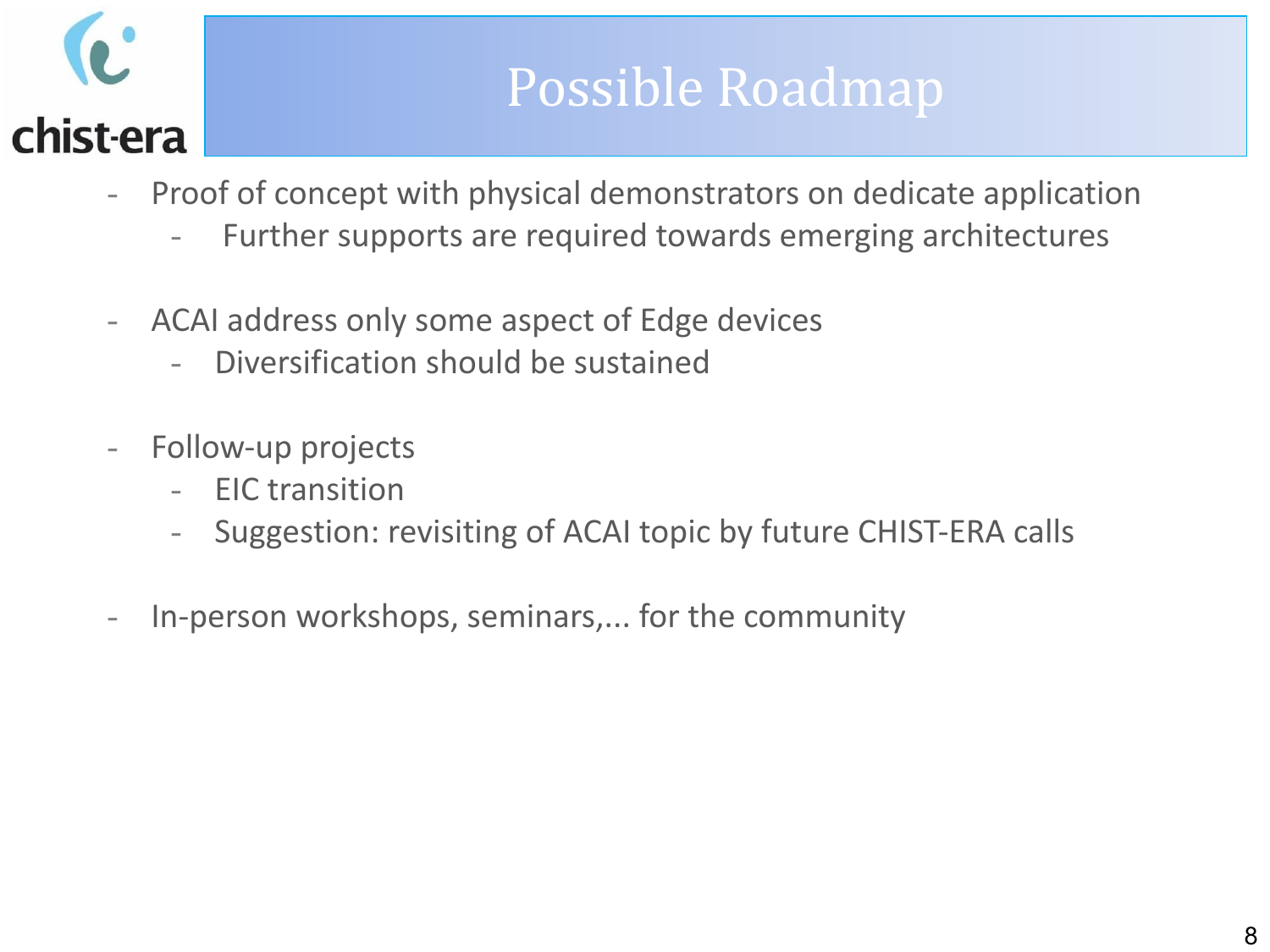## Role of the CHIST-ERA Support

- ❖ **Selection of interesting topics and guiding national funding agencies**
- ❖ **Opportunity for young researchers to work on ambitious projects**
- ❖ **Facilitating transnational collaborations**
- ❖ **Networking opportunities**
- ❖**Extend the Chist-Era website to incorporate individual project website into a common one (links to results, papers, news,...)**
- **++ very limited bureaucracy :-) !**
- **-- coordination CHIST-ERA <-> national agencies to avoid double applications (also for project extensions)**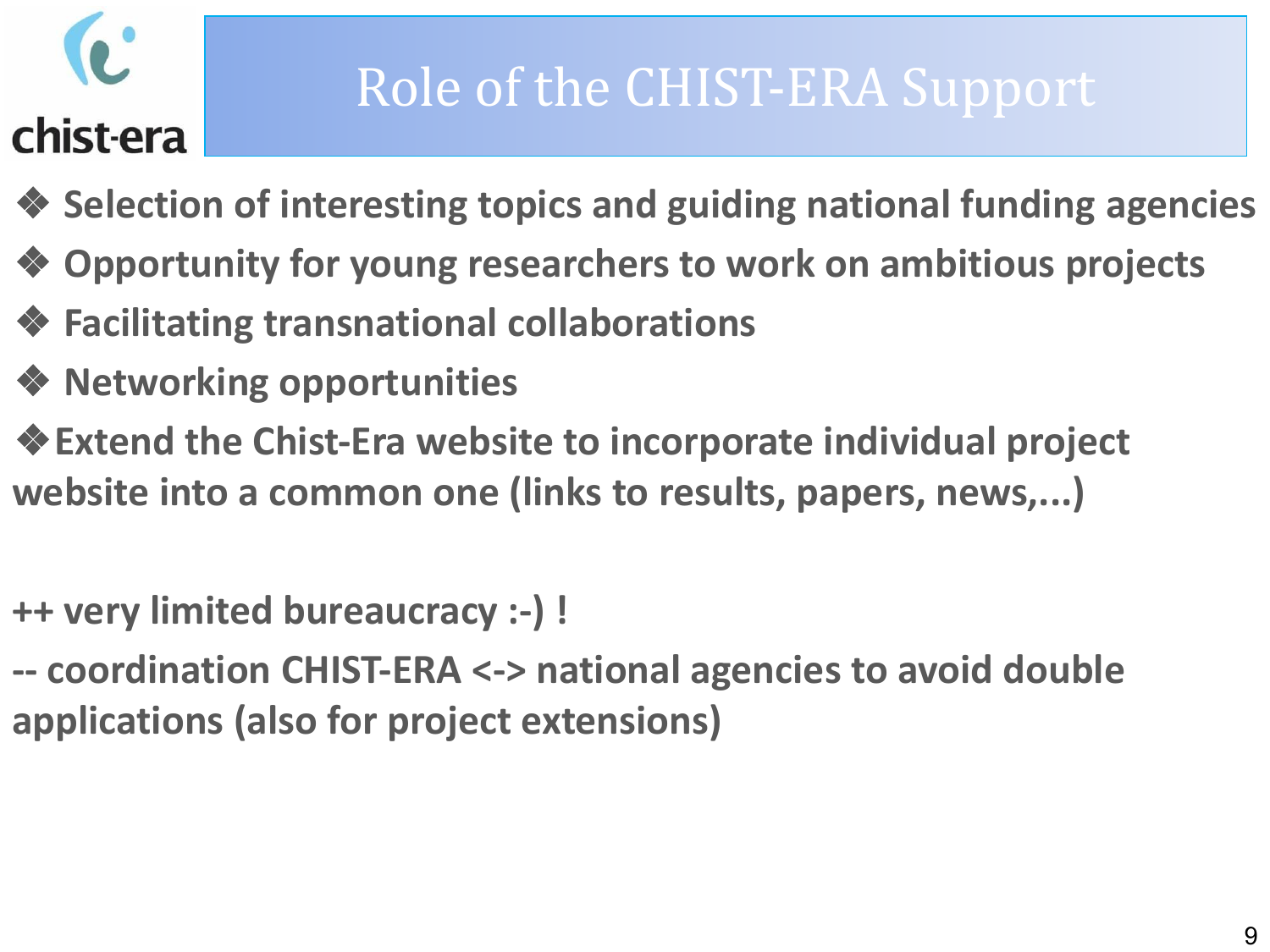

## Responsible Research & Innovation

- ❖ Examples of good practices:
	- **✓ Open Access publications**
	- ✔ Scientific talks (Open Science, Science education)
	- $\triangleright$  Sharing datasets in public repositories
- ❖ Major hurdles:
	- $\vee$  Huge effort to make data FAIR-compatible
	- $\vee$  Communication with broader audience to raise the awareness and trust
	- $\vee$  Adapting the scientific content to a general audience necessitates dedicated resources and competencies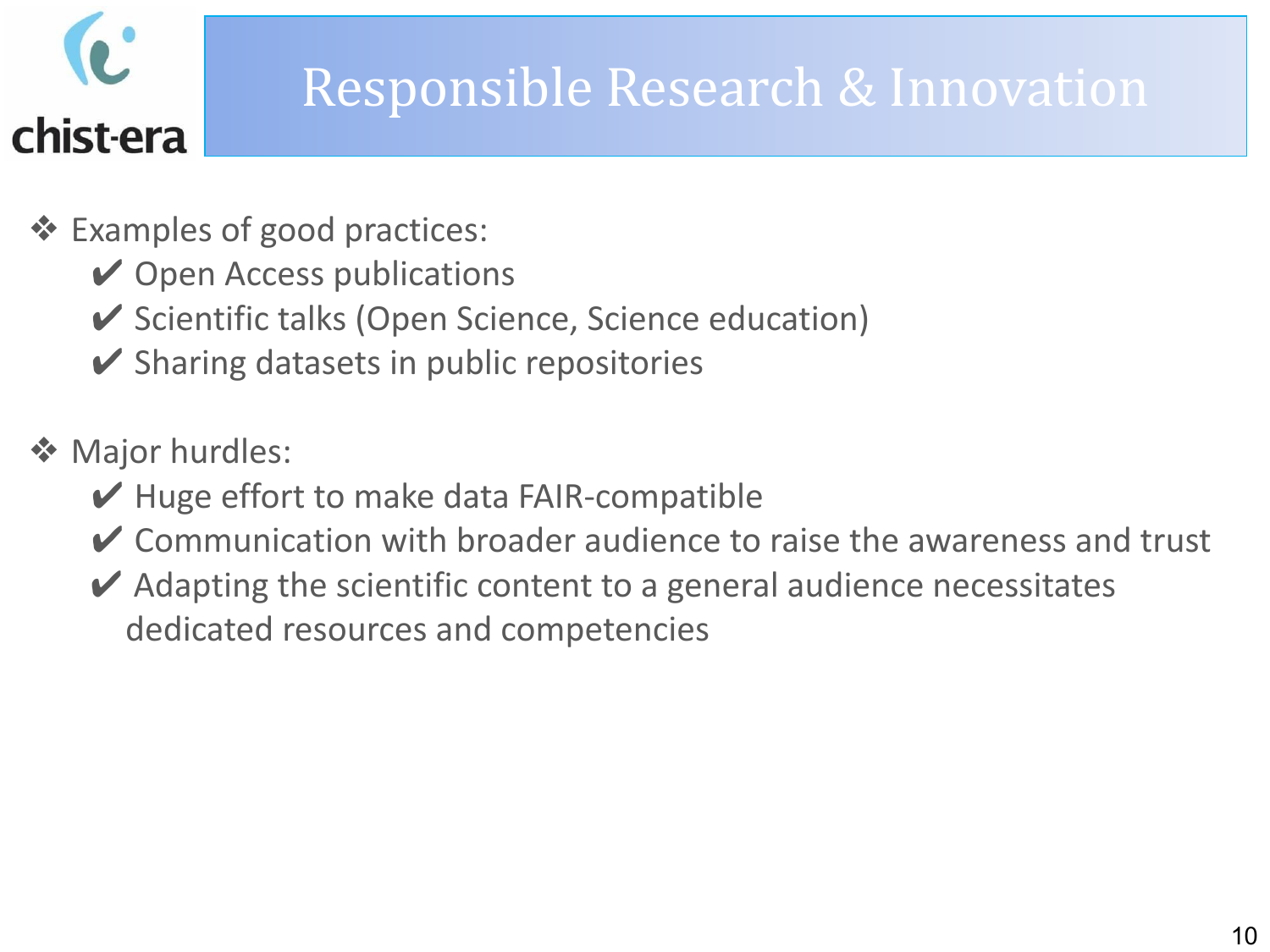### Open Science

- ✔ **Open Access publications**
- ✔ **Scientific talks (Open Science, Science education)**
- ✔ **Sharing datasets with documentation in public repositories**

**Recommendation in the call text to account in the budgets for the effort to make data FAIR-compatible**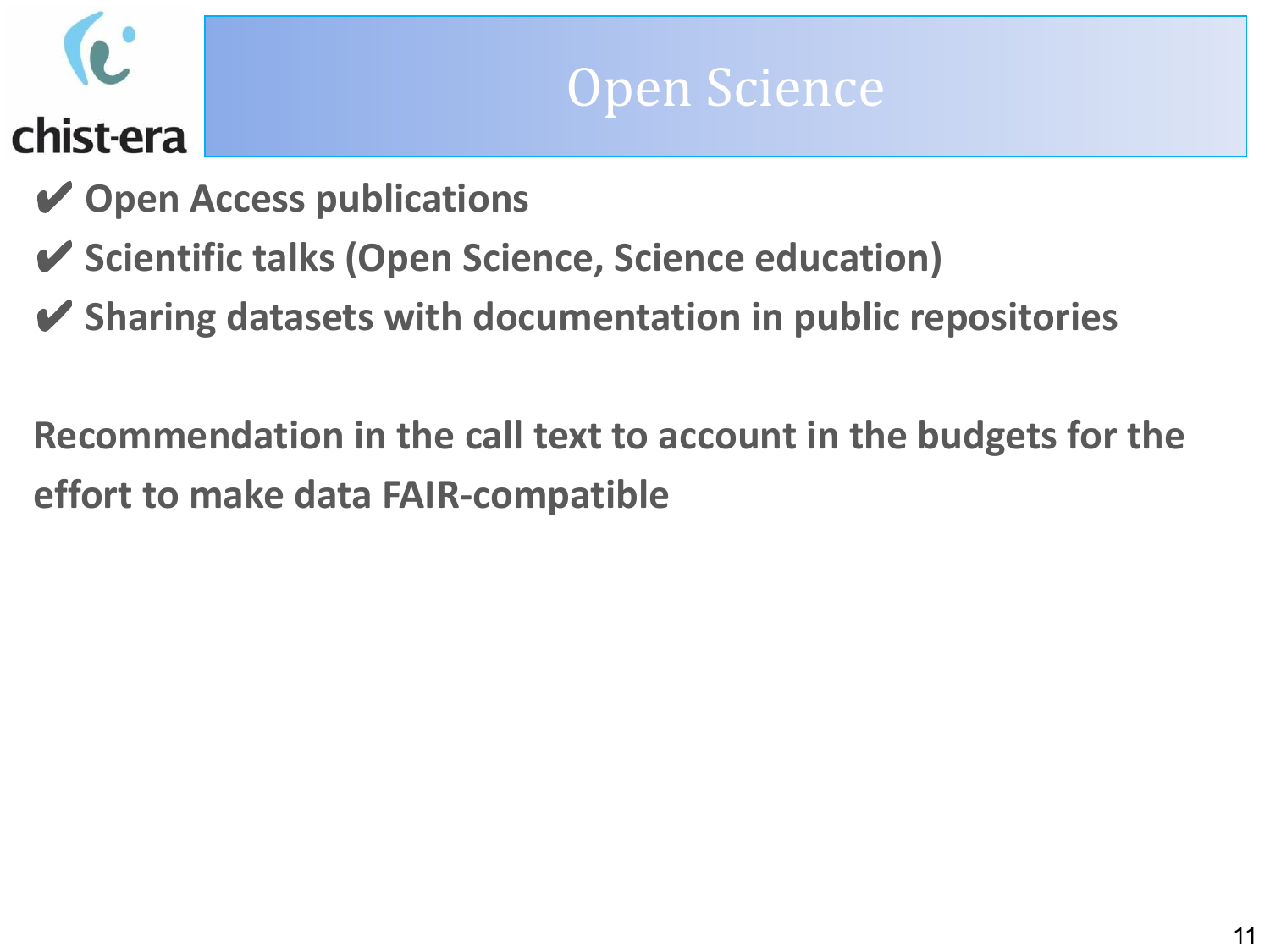

## Technology Transfer

**Because of the low maturity, transfer to companies is difficult**

**Hardware is generic and scalable (large companies) vs SME "niche applications" → to be addressed**

**Reluctance of industry to openly share the know-how, data, and other results - OS vs IPR**

**ACTIONS:**

- **- Patents**
- **- Massively open source**
- **- Contributing knowledge to marketable products**
- **- University spinoff (Arc Instruments)**